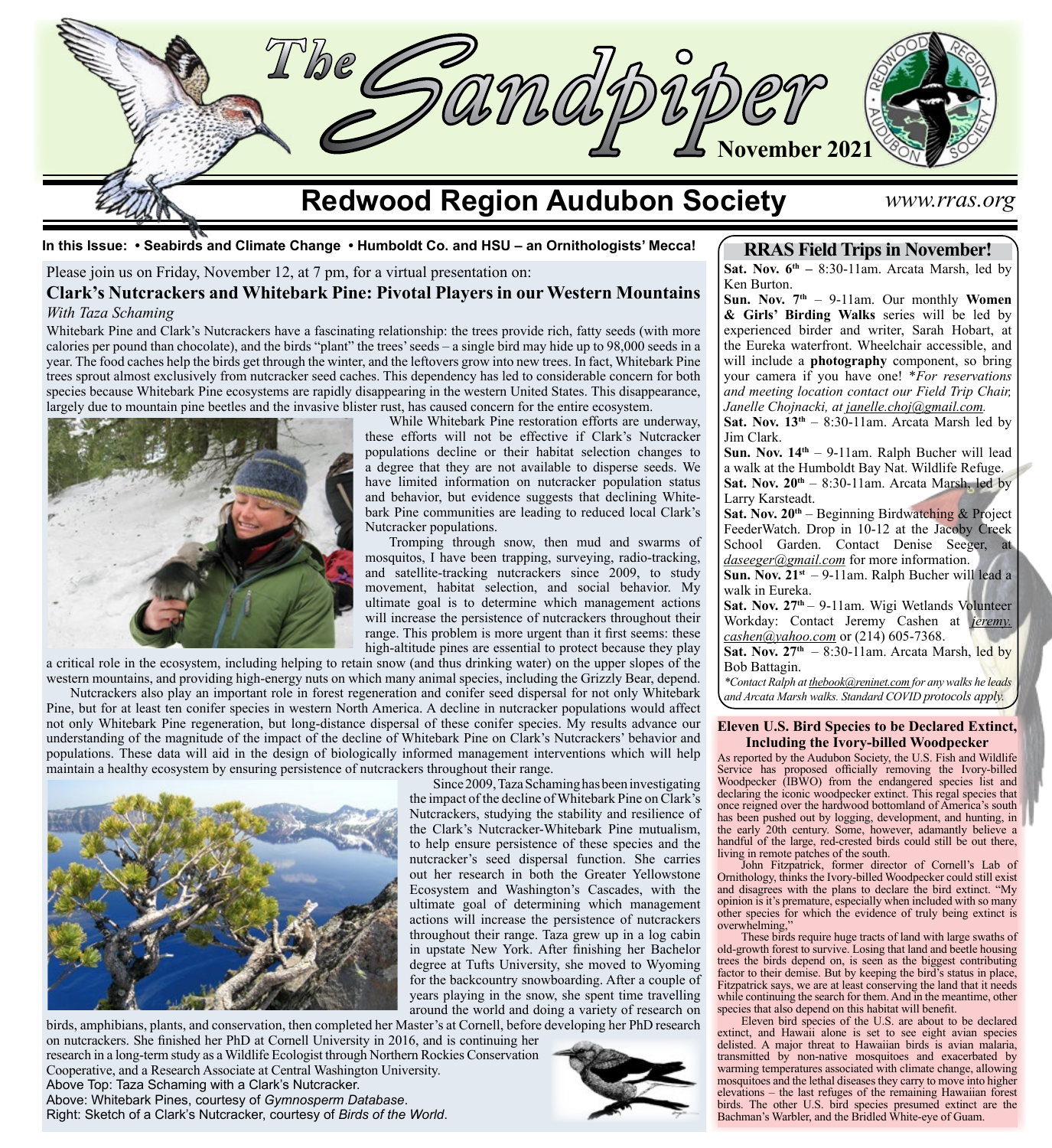#### **CHAPTER LEADERS**:

| President – Gail Kenny gailgkenny@gmail.com       |  |
|---------------------------------------------------|--|
| Vice President – CJ Ralph 707-822-2015            |  |
| Secretary - Andrew Orahoske andrew.rras@gmail.com |  |
| Treasurer - Gary Friedrichsen 707-822-6543        |  |
| Past President - Hal Genger 707-499-0887          |  |
| DIRECTORS-AT-LARGE:                               |  |
|                                                   |  |
|                                                   |  |
|                                                   |  |
|                                                   |  |
|                                                   |  |
| <b>OTHER CHAPTER LEADERS:</b>                     |  |
| Conservation - Jim Clark 707-445-8311             |  |
| Eductn/Schlrshps - Denise Seeger 707-444-2399     |  |
| Membership - Ralph Bucher 707-499-1247            |  |
| eBird Liaison - Rob Fowler 707-839-3493           |  |
| Facebook - Cindy Moyer 707-822-1886               |  |
| - Andrew Orahoske andrew.rras@gmail.com           |  |
| Field Trips                                       |  |
| - Janelle Chojnacki janelle.choj@gmail.com        |  |
| NEC Representative - CJ Ralph 707-822-2015        |  |
| Programs - Harriet Hill 707-267-4055              |  |
| Publications - CJ Ralph 707-822-2015              |  |
| Publicity - Denise Seeger 707-444-2399            |  |
|                                                   |  |
| THE SANDPIPER: Editor, Layout, & Design           |  |
| - Gisèle Albertine giseleandco@gmail.com          |  |
| - Proofreader/Copyeditor Pia Gabriel              |  |
| Historian - Gary Friedrichsen 707-822-6543        |  |
|                                                   |  |
|                                                   |  |
|                                                   |  |
|                                                   |  |

*The Sandpiper is published eleven times a year by* **Redwood Region Audubon Society**



# **President's Column**

*By Gail Kenny*

Redwood Region Audubon Society held its first "catio" (cat patio) tour on Saturday, September 18. The morning rainfall stopped just in time for the 80 people who

came out. The self-guided tour showcased seven catios in Arcata and McKinleyville. Our plan was to inspire cat owners to think about building their own backyard cat patio for their felines to enjoy safe outdoor time. The tour featured both simple and fancy enclosures to keep cats safe from outdoor hazards such as cars, disease, and injury from other cats. It showed how cat owners have made their yards more wildlife friendly by providing their animals access to a fun outdoor space where they could bird-watch and enjoy being outside.

I volunteered by taking a 2-hour shift at the home of an old friend in Arcata who lives on a busy street. She keeps her cats happy and safe with a simple enclosed space at the back of the house which includes a separate space where the litter boxes are located making maintenance easy and keeping the litter boxes out of the house. I had the chance to tour the other catios after my shift. One of the catios was fenced in with overhanging netting that prevents cats from getting out. One of fancier catios occupied a large greenhouse connected to the house with several outside enclosures attached. Another one was a large room-sized space enclosed on all sides and on top with chicken wire, with lots of ramps and nooks to climb on.

The feedback we received from tour participants was very positive. People enjoyed seeing the different catios and got lots of great ideas. They enjoyed meeting like-minded cat and bird lovers. They appreciated how the tour was set up to make it easy to find the locations. The catio summaries describing each site were also much appreciated. We are already discussing ideas for a future catio tour. If you missed the tour, photos of the catios are available at [rras.org.](http://www.rras.org/home.aspx) **P.O. Box 1054, Eureka, CA 95502.** Catio tour. If you missed the tour, photos of the catios are Above Top: A catio on recent RRAS Tour. Above: Brown

We would like to thank catio tour organizers, Harriet Hill and Jude Power, for all the time and effort they put into making this catio tour a success! We also thank the owners of the seven catio sites who agreed to show their cat enclosures along with volunteers at each site who greeted participants. Finally, we especially want to thank Denise Seeger and Susan Penn for their generous guidance and material support and for providing us with an excellent model in the 2019 RRAS Bird-Friendly Yard Tour.



On a different note, you may have noticed large numbers of Brown Pelicans around Humboldt County. They breed on islands off Southern California and Mexico and then migrate north up the Pacific Coast in summer. We've had many reports of hundreds of pelicans feeding and congregating locally. Ocean conditions may have been beneficial to the pelican population this year, which is why we were seeing such large numbers of them.



Pelicans galore at HBNWR, by Ralph Bucher.

## **In Honor of... Janelle Chojnacki,**

Redwood Region Audubon Society Field Trip Chair *By Jude Power*

Janelle Chojnacki has recently been honored as a recipient of the prestigious CSU Trustees' Award for Outstanding Achievement for 2021. In addition to academic performance, the award recognizes community service. We congratulate Janelle for this accomplishment and greatly appreciate her contributions to our chapter, such as her leadership in rethinking the function and composition of birding field trips. When asked why she took on this role when new to the area, she explained that it was a way to meet other birders and facilitate a birding community. Toward these ends, she is hoping to increase the involvement of HSU faculty and graduate students in guiding local field trips, and broaden the collection of people who participate.

As a field trip leader herself, Janelle is dedicated to bringing birders of all levels into the fold, and by "birders" she means anyone who simply enjoys birds at any level. Enjoyment is the primary goal of field trips, and she's observed over time that the infectious pleasure of appreciating common birds with others often leads to curiosity and a desire to know more.

One outcome of conversations she's had with local leaders and field trip participants is a 6-month trial of first-Sunday field trips focusing on women and girls. This series was initiated in June and each trip has had a different leader who is free choose a location they think would be fun to bird. The tone is relaxed in pace and supportive of both basic questions and advanced inquiries about bird identification and behavior. Curiosity is encouraged as questions arise while the group absorbs the appearance, behavior and sounds of the different species they encounter.



Janelle's academic research is as singular as her vision of a more expansive birding community. Her study design aims to deepen the understanding of Common Raven predation on the nests of Snowy Plovers, a protected species on California beaches. The question she's attempting to answer is: Are human food subsidies influencing the movement and home ranges of ravens that use Snowy Plover nesting beaches? By capturing ravens and outfitting them with GPS devices, she hopes to learn about the ravens' seasonal variation and use of these beaches. Ultimately, she might be able to correlate the movements of individual ravens with the locations and timing of predated nests.

It's easy to think: Just get rid of the ravens. But there's an important dynamic at work in the natural world: if one offending species (in this case ravens) is removed without eliminating the reason they're there in the first place (human food scraps), then another predator is likely to move in when the original problem species is gone. A "holistic" approach to management could be to eliminate the food subsidies that brought ravens to the beaches in the first place. Something for all of us to think about. Janelle's research may help guide us toward meaningful solutions to nest predation of Snowy Plover and other protected species.

When asked for ending thoughts, Janelle shared that she is continuing to think about approaches to welcoming a variety of people to birding. This could include field trips for beginning birders, or specifically for young birders. Finally, she expressed her appreciation for encouragement and guidance received from the people she's met through Redwood Region Audubon Society.

Left: RRAS Field Trip Chair, Janelle Chojnacki.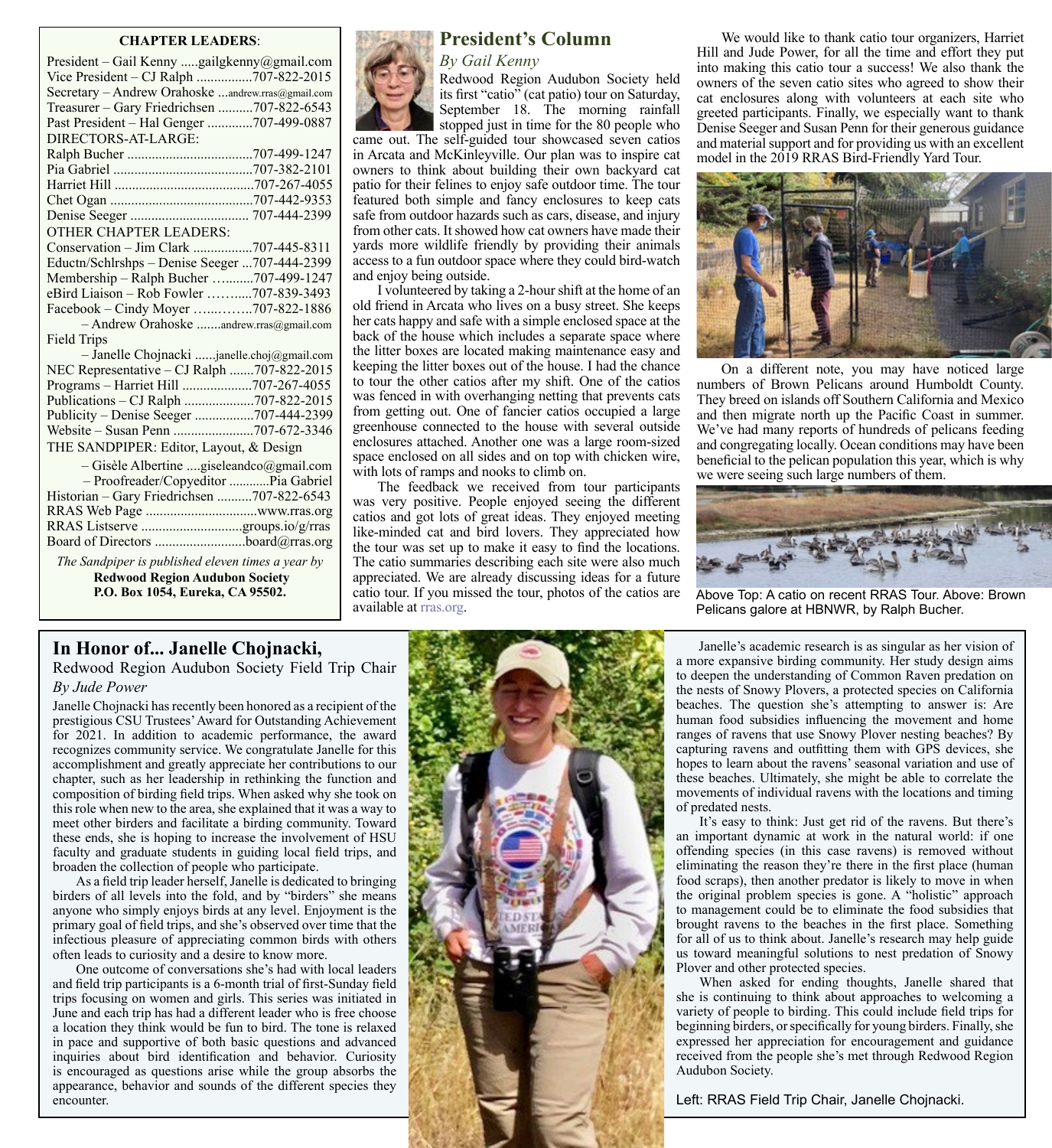# **Seabirds, Climate Change and the California Current Ecosystem**

### *By Andrew Orahoske*

In Carl Safina's Song for the Blue Ocean and Eye of the Albatross, I learned quite a lot about seabirds and the threats that face all pelagic birds and marine wildlife. Twenty years after reading Safina's stories, the world has grown more hostile for these majestic seabirds, and there are more looming threats to their ocean home. Indeed, we are now witnessing the potential for threats to amplify exponentially to marine wildlife, on the west coast of North America and worldwide. This is due to traditional dangers from illegal and unregulated industrial fishing fleets, oil spills, plastic pollution, climate change and now, in a new twist, potential offshore wind developments in critical foraging areas.



### Black-footed Albatross chick, courtesy of USFWS, Pacific Region.

The California Current Large Marine Ecosystem extends from Baja California to British Columbia. It is one of a handful of significant cold water upwelling zones around the earth. These upwelling zones are incredibly productive due to the influx of vital nutrients brought to the surface in cold water currents. The result is a proliferation of phytoplankton - the foundation of the marine food chain sustaining everything from microscopic organisms to the largest animals on earth, the great whales. Of course, these upwelling zones are also vital for seabirds from all around the Pacific Ocean, that travel to our coastal waters to feast. There are many species, and here we take a closer look at two species that are commonly seen offshore.

The Black-footed Albatross breeds on islands and atolls from Hawaii to south of Japan. During the breeding season, adults forage over waters typically about 250 miles, and up to 1,250 miles, from their nest. Satellite tracking has revealed that they target seamounts, continental slopes, and areas where different seawater masses or currents interact, areas of cold-water upwelling. Some of the individuals observed in spring off the west coast of North America are making regular trips back to feed chicks in the Hawaiian Islands. During the nonbreeding season, Black-footed Albatrosses wander widely across a vast area, from Alaska to Mexico.



Sooty Shearwaters nest on islands in the southern hemisphere, around New Zealand, Australia, Chile and the Falkland Islands. Remarkably, this species has the longest annual migration of any animal recorded to date, covering the entire Pacific Ocean in a giant figure-8 pattern over 39,000 miles. During their travels, many shearwaters make prolonged stopovers in three discrete regions, Japan, Alaska and the *California Current Ecosystem*. While the global population of Sooty Shearwaters remains in the millions, off the California coast the species has declined by 90% in the last few decades.



#### **Seabirds as Indicators of Ecosystem Health**

There are many ways to monitor the oceanic biodiversity for relative changes in productivity from year to year or decade to decade. Fortunately, seabirds are indicator species, and they can tell us about oceanic ecosystem health more effectively and efficiently. In essence, if seabirds are healthy, then everyone is healthy.

#### **"Blue Carbon" and highly productive marine ecosystems**

Why does any of this matter in the context of climate change? As researchers have already shown numerous times, the oceans are immense carbon sinks, capturing the majority of CO<sup>2</sup> from the atmosphere and cycling it through an incredible diversity of life. In addition to absorbing  $CO<sup>2</sup>$ , the oceans have the ability to permanently sequester carbon: when it sinks to the bottom of the ocean, that carbon is effectively cut off from the atmosphere.

In the various strategies put forth to combat the climate crisis, researchers are increasingly recognizing the importance of natural systems in sequestering carbon, promoting ecological complexity and supporting a diversity of cultures. One such strategy involves the concept of "blue carbon" or the ability of marine and coastal ecosystems, including plankton, kelp, seagrasses and salt marshes, among others, to effectively capture and sequester carbon for very long periods of time.

#### **The California Current Ecosystem Needs Protection and Enhancement**

More work needs to be done to restore smaller forage fish that form the backbone of the marine food web. The restoration of salmon runs in California and the Pacific Northwest will increase biomass and productivity to a degree that has not been seen for over a century.

However, just one oil spill could significantly and negatively impact our offshore and coastal environment. As is currently unfolding in southern California, and reported by Sarah Rose, Executive Director, Audubon California; "the oil slick infiltrated the Talbert Marsh, a 25-acre ecological reserve that is home to dozens of species of birds. Along with the nearby Bolsa Chica Reserve, these are among the last remaining wetlands along the southern California coast, making them vital stopovers for migratory birds along the Pacific Flyway… Thousands of birds could be impacted, including Brown Pelicans, Pacific Loons, Western Grebes, Double-Crested Cormorants, Ospreys, American Avocets, and Willets. We received reports of oiled Western Snowy Plovers… (and) about 8% of the Pacific coast population, winter in Orange County."

Offshore oil development and international shipping created a large oil spill that will impact that area for years to come. However, many oil spills are not related to oil drilling or pipelines, but instead originate from large ships that run aground or wreck due to negligence or inexperience. Keeping large ships out of our regional waters and limiting coastal and marine development is the only way to prevent oil spills in the future.

The oceanic ecosystems off our local coasts are some of the most spectacular and productive on the entire planet earth – and they need our help.

#### Above: Sooty Shearwater, by Cindy Marple.

Left: Tracks of 19 Sooty Shearwater migrations originating from breeding colonies in New Zealand. Flight patterns of birds are shown during breeding (light blue); the start of migration, and paths of northward transit (yellow); and wintering grounds and southward transit back to New Zealand (orange). Image credit: Tagging of Pacific Pelagics (TOPP)